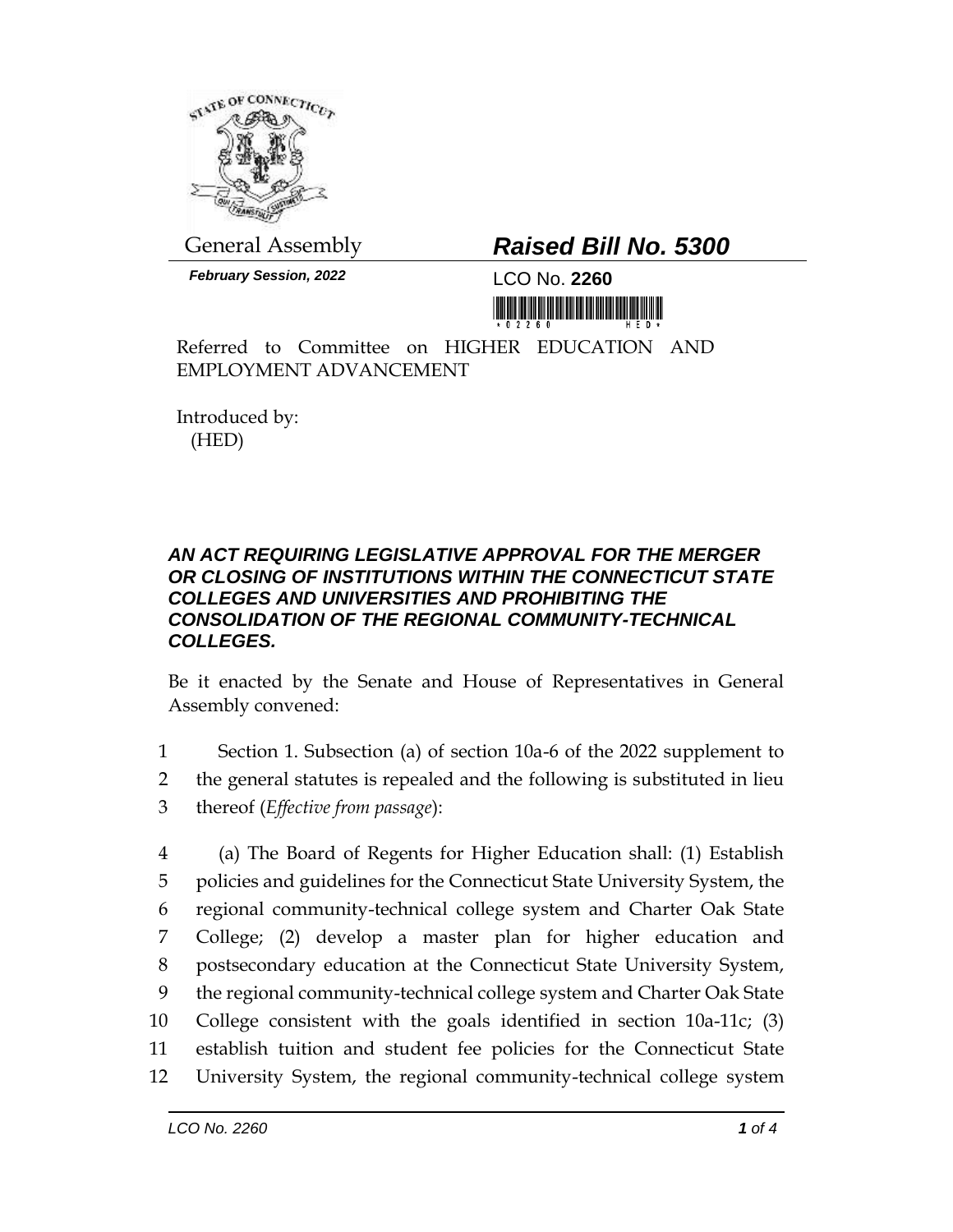and Charter Oak State College; (4) monitor and evaluate the effectiveness and viability of the state universities, the regional community-technical colleges and Charter Oak State College in accordance with criteria established by the board; (5) **[**merge or close**]** recommend a merger or closing of institutions within the Connecticut State University System, the regional community-technical college system and Charter Oak State College in accordance with criteria established by the board, provided (A) such **[**recommended merger or closing**]** recommendation shall require a two-thirds vote of the board, **[**and**]** (B) notice of such recommended merger or closing shall be sent, 23 in accordance with the provisions of section 11-4a, to the joint standing committee of the General Assembly having cognizance **[**over**]** of matters relating to higher education, and **[**to the General Assembly**]** (C) such 26 recommended merger or closing shall be approved by a majority vote 27 of both houses of the General Assembly or rejected by a majority vote of 28 either house of the General Assembly not later than one year after receiving notice by the board pursuant to subparagraph (A) of this subdivision or the adjournment of the next regular session of the General Assembly, whichever is later, provided, if the General Assembly fails to act, such recommended merger or closing shall be 33 deemed approved; (6) review and approve mission statements for the Connecticut State University System, the regional community-technical college system and Charter Oak State College and role and scope statements for the individual institutions and campuses of such constituent units; (7) review and approve any recommendations for the establishment of new academic programs submitted to the board by the state universities within the Connecticut State University System, the regional community-technical colleges and Charter Oak State College, and, in consultation with the affected constituent units, provide for the initiation, consolidation or termination of academic programs; (8) develop criteria to ensure acceptable quality in (A) programs at the Connecticut State University System, the regional community-technical college system and Charter Oak State College, and (B) institutions within the Connecticut State University System and the regional community-technical college system and enforce standards through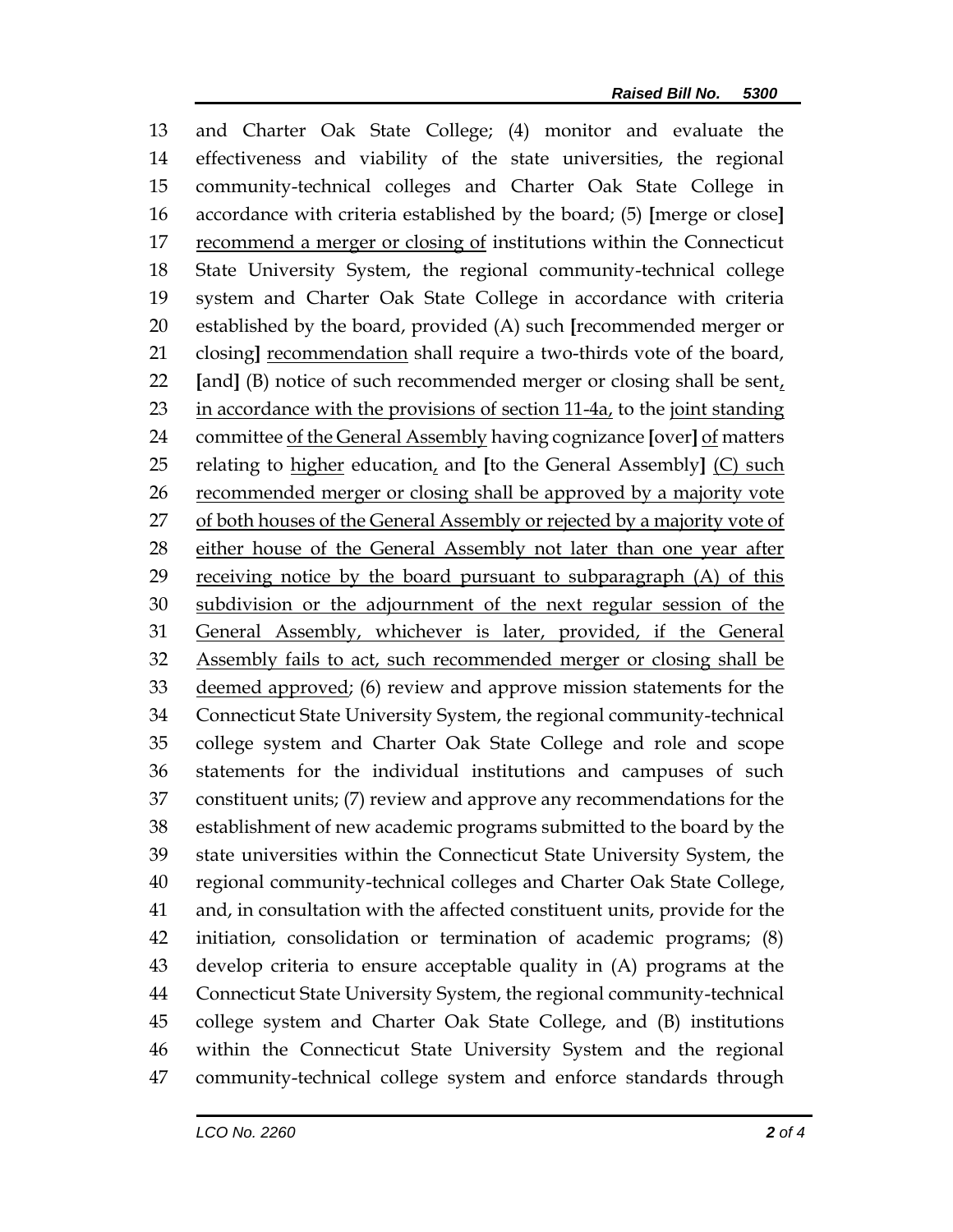licensing and accreditation; (9) prepare and present to the Governor and General Assembly, in accordance with section 10a-8, consolidated operating and capital expenditure budgets for the Connecticut State University System, the regional community-technical college system and Charter Oak State College developed in accordance with the provisions of said section 10a-8; (10) review and make recommendations on plans received from the Connecticut State University System, the regional community-technical college system and Charter Oak State College to implement the goals identified in section 10a-11c; (11) appoint advisory committees with representatives from public and independent institutions of higher education to study methods and proposals for coordinating efforts of the public institutions of higher education under its jurisdiction with The University of Connecticut and the independent institutions of higher education to implement the goals identified in section 10a-11c; (12) evaluate (A) means of implementing the goals identified in section 10a-11c, and (B) any recommendations made by the Planning Commission for Higher Education in implementing the strategic master plan pursuant to section 10a-11b through alternative and nontraditional approaches such as external degrees and credit by examination; (13) coordinate programs and services among the Connecticut State University System, the regional community-technical college system and Charter Oak State College; (14) assess opportunities for collaboration with The University of Connecticut and the independent institutions of higher education to implement the goals identified in section 10a-11c; (15) make or enter into contracts, leases or other agreements in connection with its responsibilities under this part, provided all acquisitions of real estate by lease or otherwise shall be subject to the provisions of section 4b-23; (16) be responsible for the care and maintenance of permanent records of institutions of higher education dissolved after September 1, 1969; (17) prepare and present to the Governor and General Assembly legislative proposals affecting the Connecticut State University System, the regional community-technical college system and Charter Oak State College; (18) develop and maintain a central higher education information system and establish definitions and data requirements for